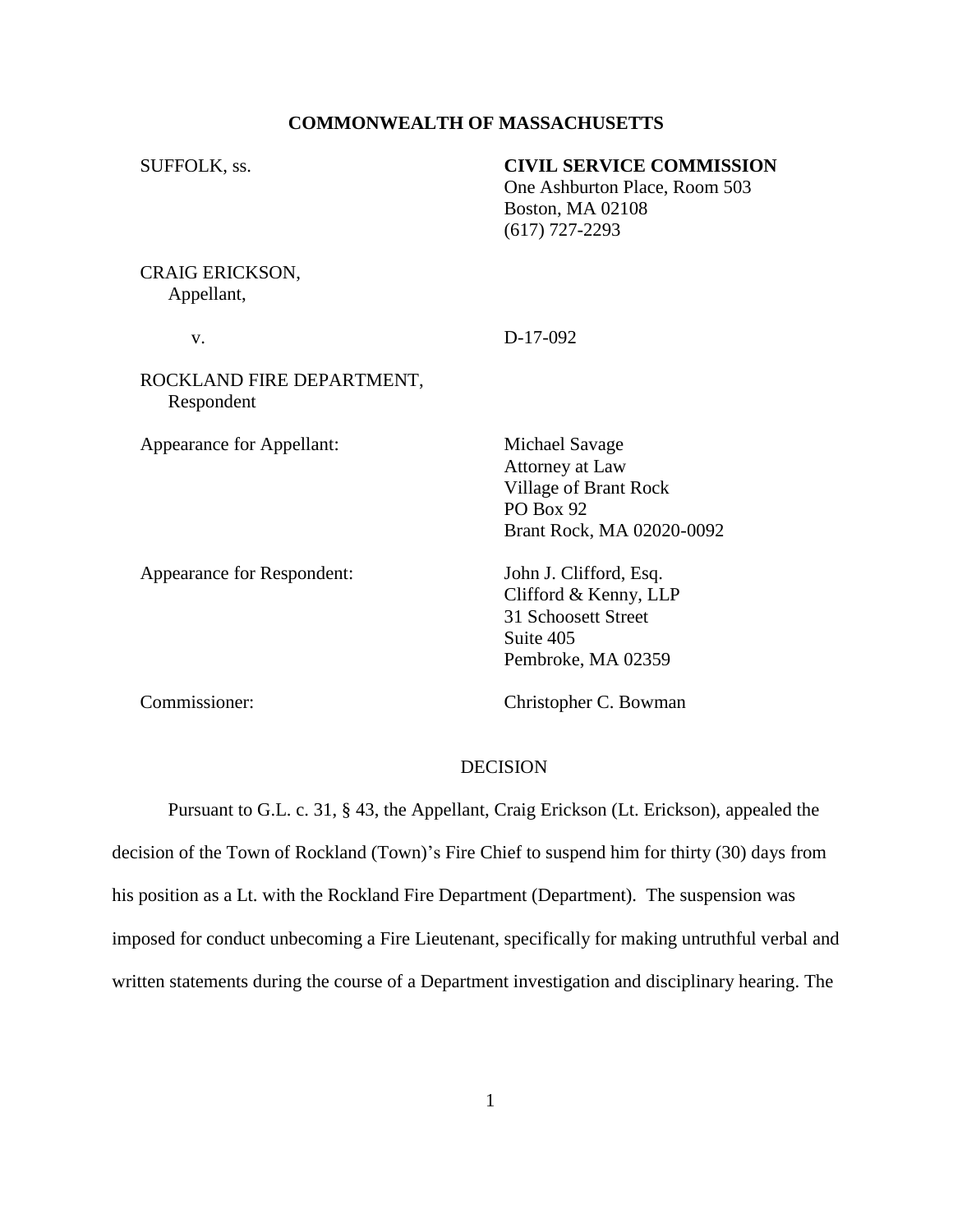appeal was deemed to be timely filed with the Civil Service Commission (Commission)<sup>1</sup>. A prehearing conference was held on May 23, 2017, at One Ashburton Place, Room 503. The hearing was held on July 13, 2017, at the same location.<sup>2</sup> A digital recording was created of the hearing and both parties were provided with a CD of the proceeding. The hearing was private and the witnesses were sequestered. Following the close of the hearing, proposed decisions were submitted by both parties on August 18, 2017. The Department also submitted a written transcript of the full hearing which shall be the official record.

### **FINDINGS OF FACT**

 Fourteen (14) exhibits were entered into evidence at the hearing. Based upon the documents admitted into evidence and the testimony of:

#### *Called by the Rockland Fire Department:*

- Scott Duffey, Fire Chief, Rockland Fire Department;
- T.H., Firefighter, Rockland Fire Department
- M.O., Firefighter, Rockland Fire Department
- S.M., Firefighter, Rockland Fire Department
- L.O., Firefighter, Rockland Fire Department

### *Called by Lt. Erickson:*

 $\overline{a}$ 

Craig Erickson, Appellant;

I make the following findings of fact:

<sup>1</sup> The Appointing Authority filed a motion to dismiss based on lack of jurisdiction/timeliness, which was denied prior to the beginning of the hearing on July 13, 2017.

<sup>2</sup> The Standard Adjudicatory Rules of Practice and Procedure, 801 CMR §§ 1.00, *et seq.*, apply to adjudications before the Commission with G.L. c. 31, or any Commission rules, taking precedence.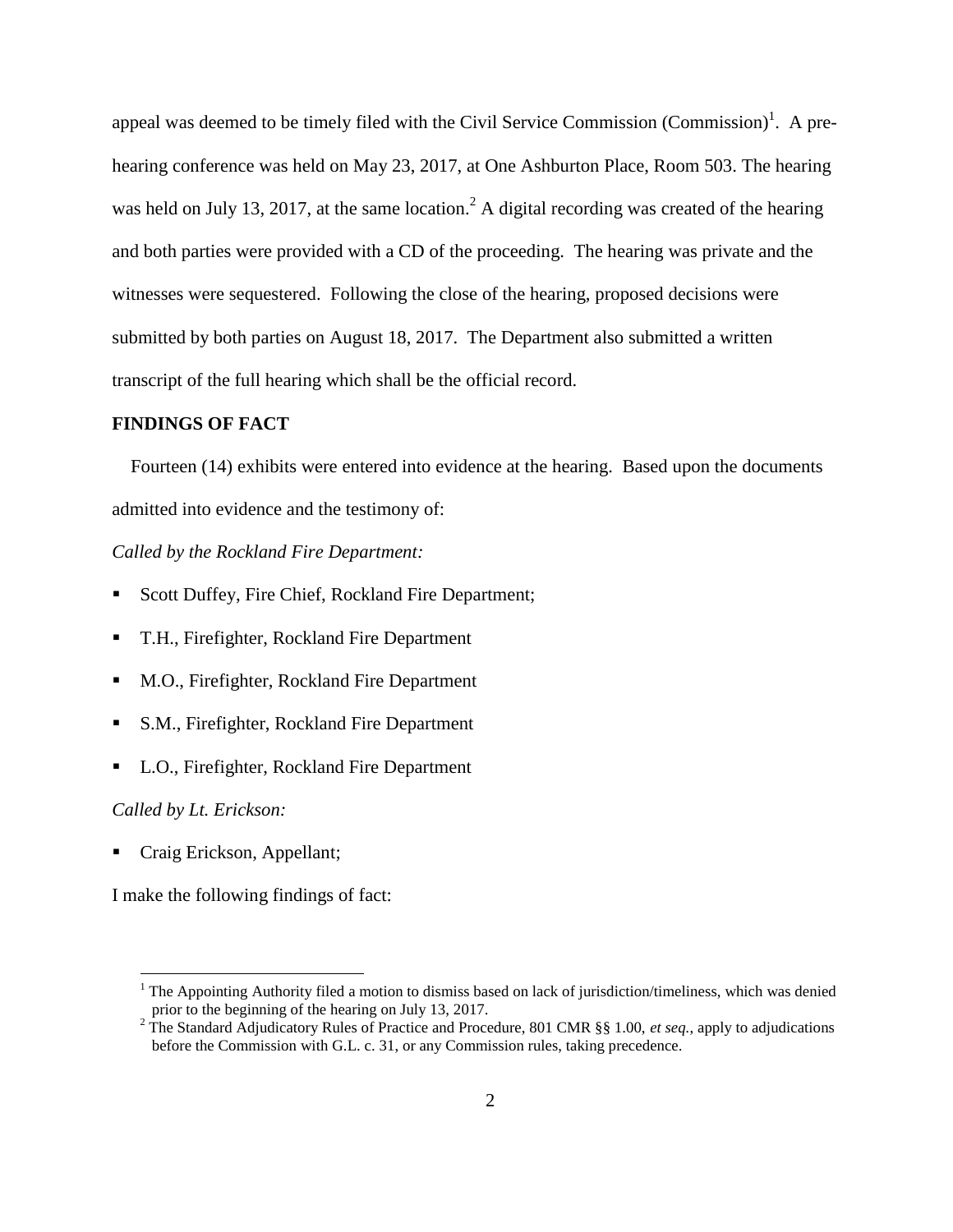- 1. The Appellant, Craig Erickson, is a tenured Lt. in the Rockland Fire Department. He was hired as a full-time firefighter in 1986 and promoted to Lt. in 1994. He is the most senior member of the Rockland Fire Department. (Testimony of Lt. Erickson)
- 2. There are twenty-seven (27) firefighters employed by the Rockland Fire Department. Lt. Erickson is the only African-American firefighter in the Department. (Testimony of Chief Duffey)
- 3. On March 12, 2012, Lt. Erickson filed a request for investigation pursuant to G.L. c. 31, § 2(a) with the Commission, arguing that a Fire Captain in the Rockland Fire Department resided outside of the ten miles of the town limits in violation of civil service law. As part of the proceedings before the Commission, Lt. Erickson alleged that at least one other member of the Department was in non-compliance with ten-mile requirement. (Erickson v. Rockland Fire Department, CSC Tracking No. I-12-100 (2012; 2013)
- 4. Firefighter T.H. is the local union president and is the son of the former Fire Chief, who is now the Town's moderator.
- 5. Firefighter M.M., now retired, is the father of a current member of the Board of Selectmen who served on the Fire Station Building Committee with the Fire Chief.
- 6. On November 2, 2016, there were six crew members on duty at the Rockland Fire Department station: Lt. Erickson, Firefighter M.M., Firefighter T.H., Firefighter L.O., Firefighter S.M., and Firefighter L.O. On that date, Lt. Erickson was on duty as the senior officer in command. (Testimony of Chief Duffey)
- 7. At 19:39:57 on November 2, 2016, Abington Fire advised Plymouth County Control of a working fire and requested mutual aid from the Rockland Fire Department. At 19:41:57, on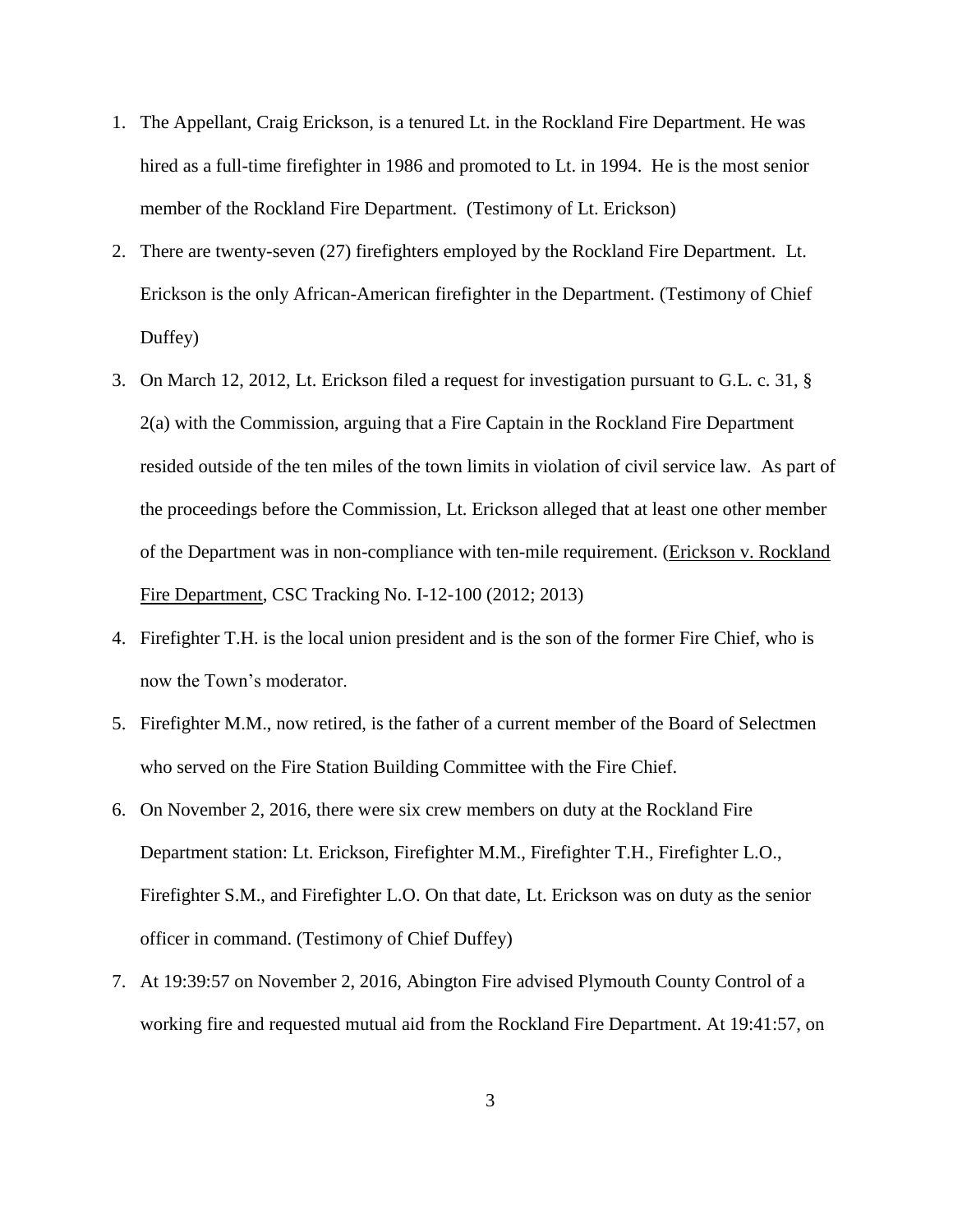November 2, 2016, Plymouth County Control requested a Rockland engine and Rockland Chief to assist in the fire in Abington (Emergency Incident 16-2688). (Exhibit 4)

- 8. The Rockland Fire Department crew was expected to be on site as a Rapid Intervention Team (RIT), whose role would be to immediately intervene if other firefighters working the structure fire were in danger. (Testimony of Chief Duffey)
- 9. On November 2, 2016, Lt. Erickson was operating under an order, General Order DU-45, issued on or about February 25, 2015, that he was not to respond personally to any Abington mutual aid calls due to a prior incident at a mutual aid house fire in Abington. (Exhibit 11, Exhibit 12, and Testimony of Chief Duffey)
- 10. In lieu of General Order DU-45, when mutual aid calls from Abington come into the Department, and Lt. Erickson is on duty, the next senior firefighter under Lt. Erickson responds as the senior officer in command. (Testimony of Chief Duffey, Exhibit 12)
- 11. The next senior firefighter under Lt. Erickson when the mutual aid came in on November 2, 2016 was Firefighter M.M. (Testimony of Chief Duffey)
- 12. As the next senior firefighter on duty, firefighter M.M. was required to respond as the officer in charge to the Abington mutual aid call. (Testimony of Chief Duffey, Lt. Erickson and Firefighter T.H.)
- 13. Shortly after Plymouth County Control's request for a Rockland engine, Lt. Erickson went downstairs and entered the Watch Room, where he encountered firefighter M.M. (Testimony of Lt. Erickson)
- 14. Lt. Erickson and firefighter M.M. engaged in a heated conversation that was partially overheard by firefighter S.M. (Testimony of S.M. and Exhibit 13)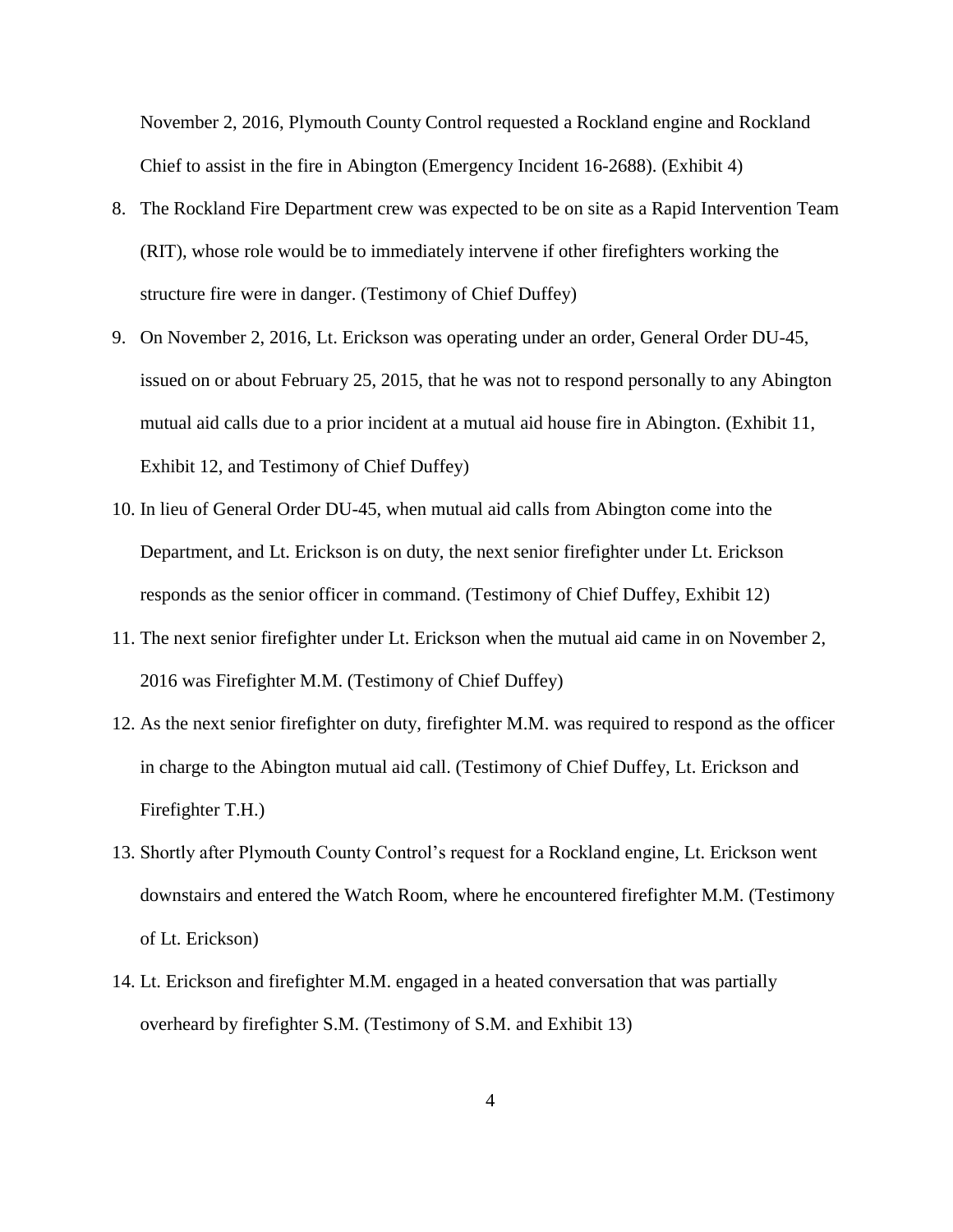- 15. During this heated conversation, Lt. Erickson and firefighter M.M. disagreed about who was going on the call. During the disagreement, Lt. Erickson referenced the general order that required the most senior firefighter to go in his place regarding mutual aid calls with Abington. Firefighter M.M. was stating that the general order had been rescinded. (Testimony of S.M.)
- 16. Lt. Erickson told firefighter M.M. that he (Lt. Erickson) was not allowed to go on the mutual aid call and that firefighter M.M., as the senior man, had to go instead. (Testimony of S.M.)
- 17. Instead of obeying Lt. Erickson's order, firefighter M.M. called out to firefighter T.H., who serves as the Union President. Firefighter T.H. was one of the firefighters who, at this point, was supposed to be on the crew headed to the mutual aid call in Abington. (Testimony of Lt. Erickson)
- 18. Firefighter T.H., instead of getting on the truck, came into the Watch Room and joined Lt. Erickson and firefighter M.M. (Testimony of T.H.)
- 19. Firefighters M.M. and T.H. engaged in a heated argument as to who, between Firefighter M.M. and Lt. Erickson, should respond to the call in Abington. (Testimony of T.H.)
- 20. Firefighter M.M. believed that General Order DU-45 was no longer in effect and that Lt. Erickson should respond as the senior officer in command. Firefighter T.H. believed that the order remained in effect and that Firefighter M.M. should respond in place of Lt. Erickson. (Testimony of T.H., L.O., and Lt. Erickson)
- 21. Firefighter T.H. called upon Rockland Fire Chief Scott Duffey to clarify who should respond to the scene in Abington. (Testimony of T.H. and Lt. Erickson)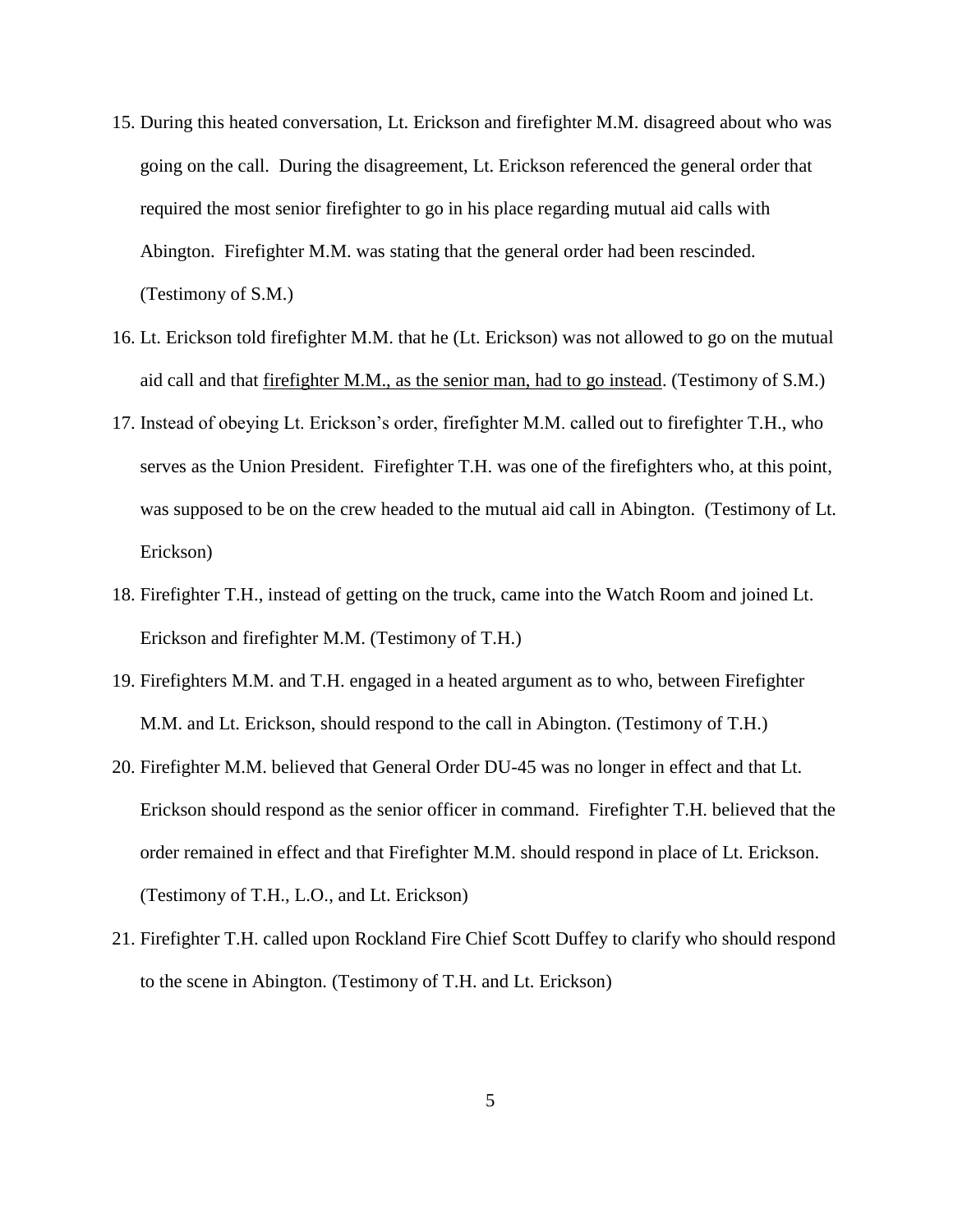- 22. Instead of simply telling T.H. to take direction from Lt. Erickson, Chief Duffey informed Firefighter T.H. that Firefighter M.M. was to respond (the same directive that Lt. Erickson had given to Firefighter M.M. earlier). (Testimony of Chief Duffey and Testimony of T.H.)
- 23. At 19:45:32, more than five (5) minutes after the mutual aid call from Abington was initiated, Rockland Fire Department Engine 1 left the station. (Exhibit 4)
- 24. As referenced above, Firefighter T.H. was scheduled to be one of the firefighters on the crew headed to Abington. Instead, he informed Lt. Erickson that Firefighter L.O. would go in his place. (Testimony of T.H.)
- 25. After the November 2, 2016, call to Abington, Chief Duffey requested that Rockland Fire Deputy Chief Wooley launch an investigation into the actions and events surrounding the incident to determine what caused the delay in response. (Testimony of Chief Duffey)
- 26. As part of the investigation, Deputy Chief Wooley spoke with all six crew members and all six crew members provided a written statement regarding the incident. (Exhibit 4 and Exhibit 13)
- 27. In Lt. Erickson's written statement, he wrote, "I stated I am not responding. [Firefighter M.M.] is going. 2 men on step. Order stated Erickson not to go (and) Sr. man to take place of Lt." (Exhibit 13)
- 28. Following Deputy Chief Wooley's investigation, Chief Duffey notified Lt. Erickson that a hearing was to take place pursuant to G.L. c. 31, §41 to consider action against Lt. Erickson as a result of his alleged conduct unbecoming while on an emergency response on November 2, 2016.
- 29. A contemplated suspension hearing was held at Rockland Town Hall on December 14, 2016. Allan Chiocca, Town Administrator, served as the hearing officer. Deputy Chief Wooley,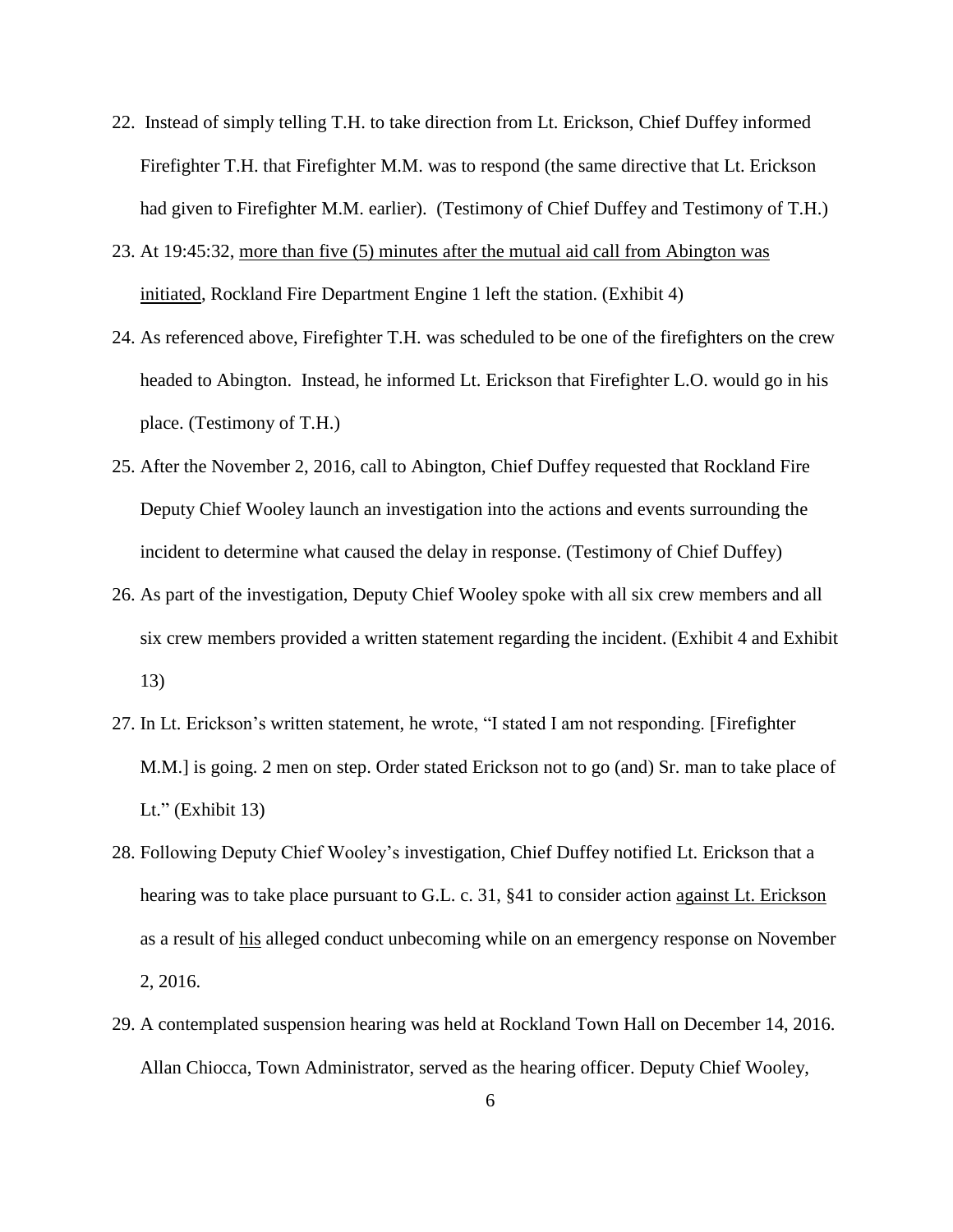Chief Duffey, Firefighter L.O., Firefighter T.H., and Lt. Erickson testified at the disciplinary hearing. (Exhibit 5)

- 30. Lt. Erickson, in verbal testimony at the December 14, 2016 hearing, stated that he issued two orders for firefighters under his command to respond to the Abington fire on November 2, 2016. He stated that the first order was issued via the Department intercom system, and the second order was issued with other firefighters present in the Watch room. (Exhibit 5)
- 31. At the conclusion of that hearing, Lt. Erickson was issued a 48-hour unpaid suspension. (Exhibit 6)
- 32. Neither Firefighter M.M. (whose son is a member of the Town's Board of Selectmen and served with Chief Duffey on the Fire Station Building Committee) nor Firefighter T.H. (the Union President whose father is the former Fire Chief and current Town Moderator) received any formal discipline. (Testimony of Chief Duffey)
- 33. Shortly after the December 14, 2016 hearing, Chief Duffey initiated another investigation into Lt. Erickson. (Testimony of Chief Duffey)
- 34. Chief Duffey testified before the Commission that this second investigation was initiated after Firefighter T.H. (the union president) and Firefighter L.O. "came to me and stated that, in fact, what Lt. Erickson had said was not true. So I opened up, I had asked Deputy Wooley to perform an investigation." (Transcript, p.27; See also Transcript pp. 37-42 (additional testimony from Chief Duffey that the reason for initiating the second investigation was due to Firefighters T.H. and L.O. coming to him and stating that Lt. Erickson's testimony at the December 14, 2016 local hearing was untrue.))
- 35. Firefighter T.H. testified before the Commission that he had no memory of speaking to Chief Duffey about Lt. Erickson's alleged untruthfulness at the December 14<sup>th</sup> hearing and that he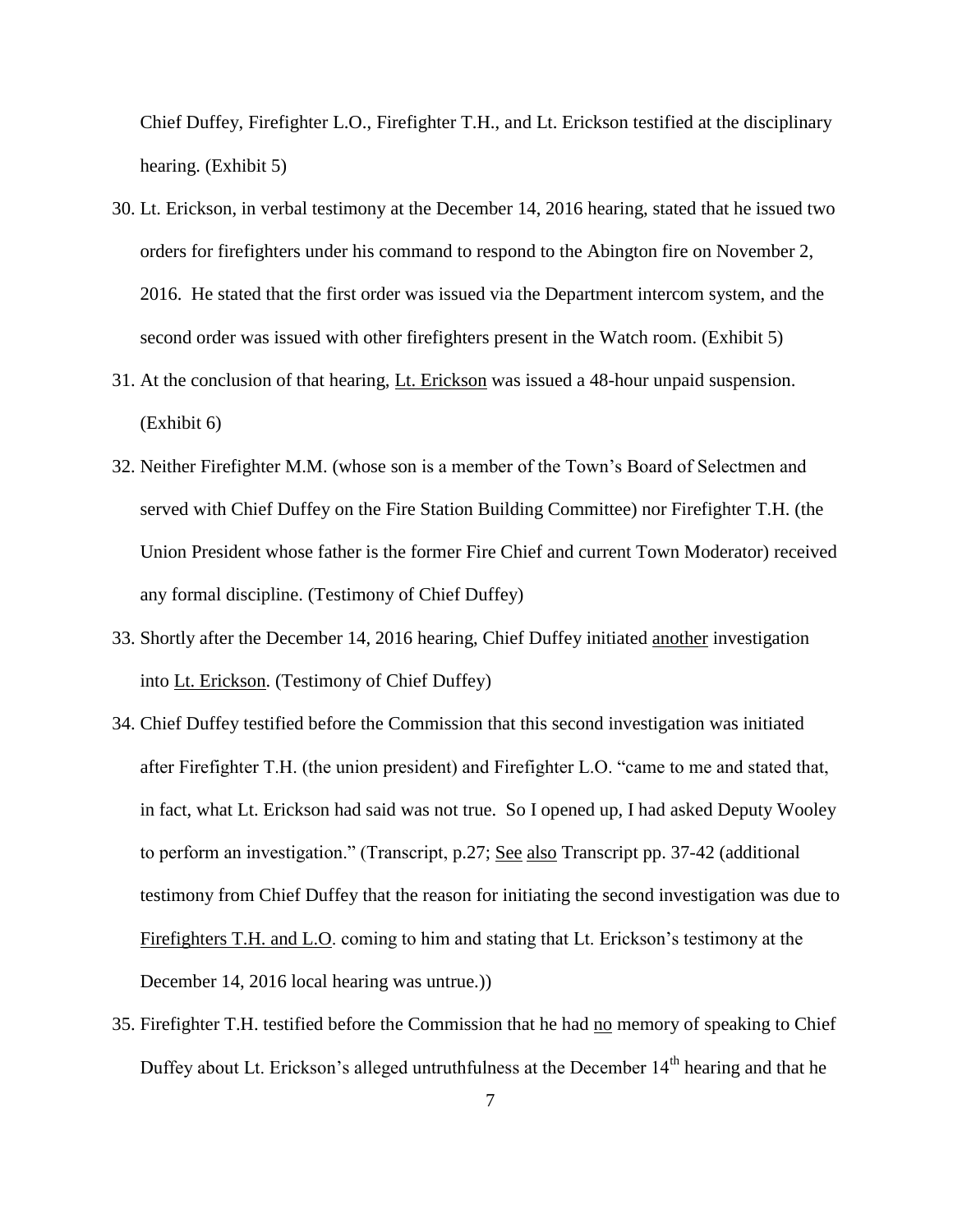would not have initiated such a conversation with the Chief regarding a union member. (Testimony of T.H.)

- 36. Firefighter L.O. testified before the Commission that he has no memory of even being in the room when Lt. Erickson testified at the December  $14<sup>th</sup>$  hearing. (Testimony of L.O.)
- 37. I do not credit Chief Duffey's testimony that Firefighters T.H. and L.O. approached him after the December  $14<sup>th</sup>$  hearing and alleged that Lt. Erickson was untruthful during that hearing and thus, I do not credit his related testimony that this was the reason that he initiated a second investigation.<sup>3</sup>
- 38. Deputy Chief Wooley conducted this additional investigation. He ordered Lt. Erickson to respond to the following three (3) questions:
	- 1) Where, in the station, were you when Plymouth County Control announced the working fire in Abington an notified Rockland Fire to respond to the scene?
	- 2) Did you at any time give anyone a direct, face to face, order to respond to Abington and if so to whom?
	- 3) If the answer to number 2 was yes, where were you when you gave such order? (Ex. 14)

39. In his written response, Lt. Erickson indicated that he issued two orders on November 2,

2016. He also stated, among others things, that he was working in a hostile environment, that other firefighters were being provided with special treatment and that he was being singled out because of his race. (Exhibit  $14$ )<sup>4</sup>

 $\overline{\mathbf{3}}$ <sup>3</sup> To ensure accuracy on this point, I did ask the Fire Chief to address this discrepancy after the testimony of firefighters T.H. and L.O. Commissioner Bowman: "What was your testimony, Chief, in terms of the two people that came to you after the hearing to reference Erickson's testimony? Fire Chief: I said I know I had a conversation with Firefighter [T.H.] and I believe the other one was [L.O.] There were definitely two, I'm almost positive it was [L.O.]."

<sup>4</sup> The record does not reflect whether the Town investigated Lt. Erickson's allegations related to a hostile work environment and discrimination based on race.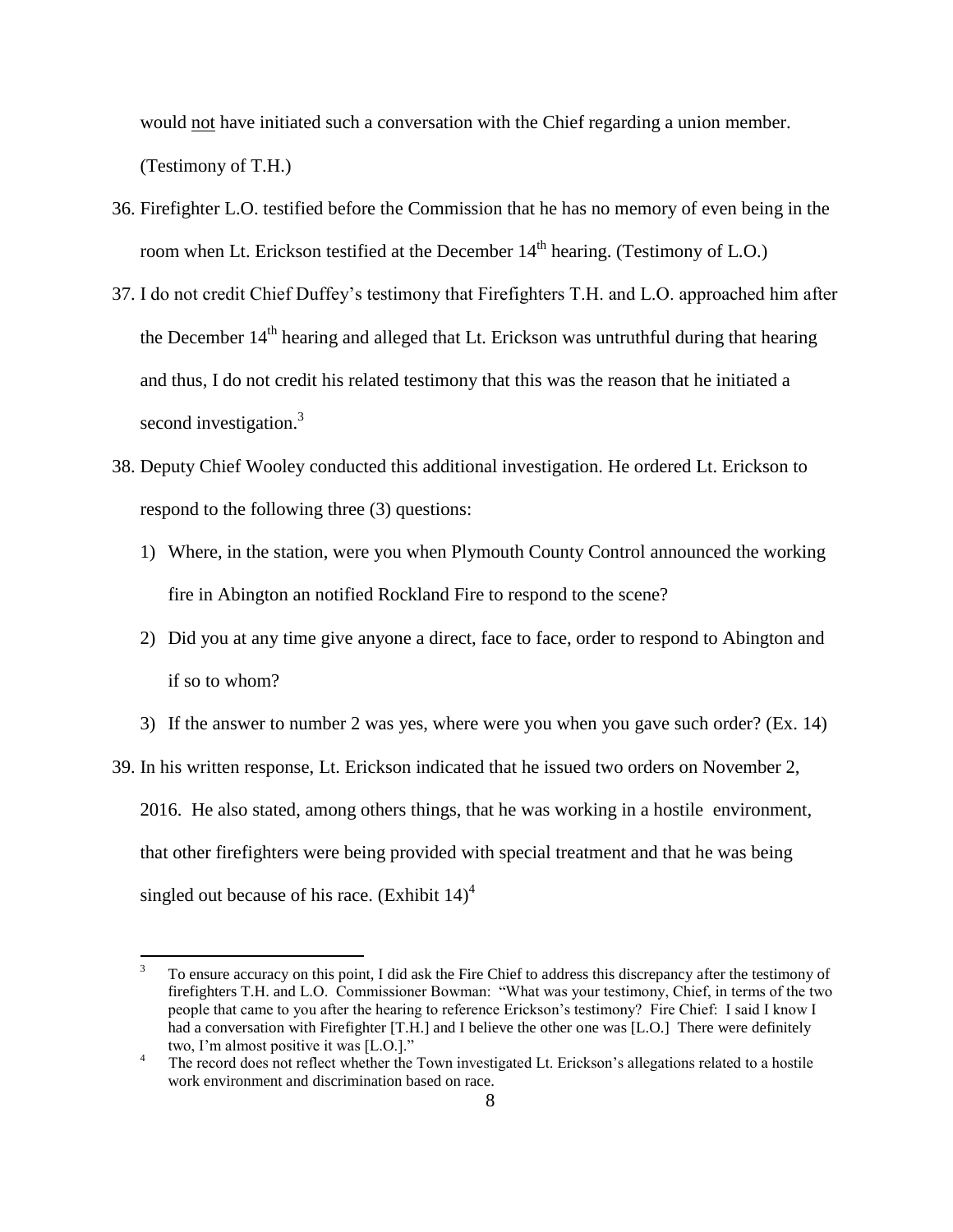- 40. Deputy Chief Wooley ordered the other firefighters present in the fire station that date to answer up to six (6) questions regarding their recollection of events regarding the day in question. Firefighter M.M. was asked the following five (5) questions:
	- 1) Where, in the station, were you when Plymouth County Control announced the working fire in Abington and notified Rockland Fire to respond to the scene?
	- 2) Do you recall the location of Lt. Erickson when the call from Plymouth County Control was made?
	- 3) Do you recall Lt. Erickson announcing over the intercom that he would he would not be responding?
	- 4) Did you receive a direct order from Lt. Erickson to respond to Abington?
	- 5) Do you recall hearing Lt. Erickson order anyone else to respond to Abington? (Exhibit 14)
- 41. In regard to question #3, Firefighter M.M. wrote: "I do not recall as I was busy on the dock trying to look up the location of Pilgrim Road." (Exhibit 14)
- 42. In regard to question #4, Firefighter M.M.wrote: "I do not recall." (Exhibit  $14$ )<sup>5</sup>
- 43. Following Deputy Chief Wooley's investigation, Lt. Erickson was notified that the Department was contemplating issuing him a thirty (30)-day suspension for conduct unbecoming of a fire lieutannt, based upon the verbal testimony he provided during the disciplinary hearing on December 14, 2016, and the written testimony he provided during the follow-up investigation of the events of November 2, 2016. (Testimony of Chief Duffey)

 $\overline{a}$ 

 $<sup>5</sup>$  The handwriting of M.M. is somewhat illegible, but I believe this portion of his written response is accurate.</sup>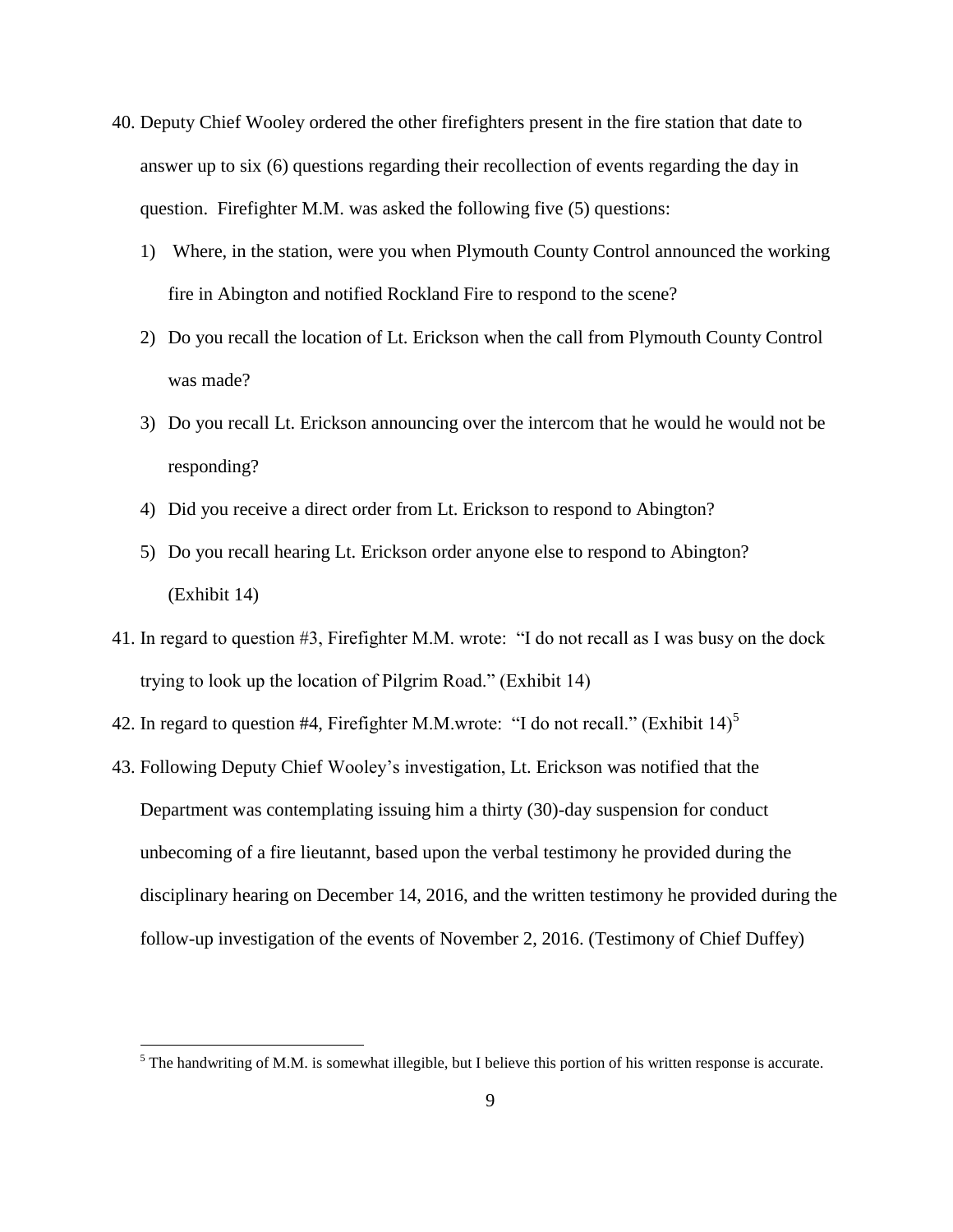- 44. On April 10, 2017, an appointing authority hearing was convened to consider the untruthfulness charges against Lt. Erickson. Allan Chiocca, Town Administrator, was designated as the hearing officer by Chief Duffey. Firefigher S.M., who testified before the Commission that he heard Lt. Erickson tell firefighter M.M. that he (Lt. Erickson) was not allowed to go on the mutual aid call and that firefighter M.M., as the senior man, had to go instead, did not testify at the local appointing authority hearing on April  $10^{th}$ . Firefighter M.M., the firefighter who failed to abide by Lt. Erickson's directive, also did not testify. (Exhibit 3)
- 45. Following the hearing, on April 27, 2017, Lt. Erickson was issued a thirty (30) day

suspension. The Town Administrator, in his capacity as hearing officer wrote in part:

"The chaos and delay that occurred during the Abington mutual aid call was the direct result of Lt. Erickson's failure to properly supervise firefighters under his command. He has compounded this failure in leadership by offering an excuse that lacks any credibility. As for the first order, there is no dispute that the intercom system was functioning properly, nor was there any explanation as to why firefighters on duty would not have heard the order. I find that specific statement to be untrue; if the first order were given over the intercom system at least one firefighter would have heard it. As to the second order, allegedly given in the watch room, there is no credible evidence that supports the assertion that the order was given; no firefighter present heard it. The notion that a Lt. with decades of service would walk into a loud situation and issue an order that was unlikely to be heard is nonsensical." (Exhibit 3)

#### *Legal Standard*

 The fundamental purpose of the civil service system is to guard against political considerations, favoritism, and bias in governmental hiring and promotion. The commission is charged with ensuring that the system operates on "[b]asic merit principles." Massachusetts Assn. of Minority Law Enforcement Officers v. Abban, 434 Mass.256 (2001), citing Cambridge v. Civil Serv. Comm'n., 43 Mass.App.Ct. 300 (1997). "Basic merit principles" means, among other things, "assuring fair treatment of all applicants and employees in all aspects of personnel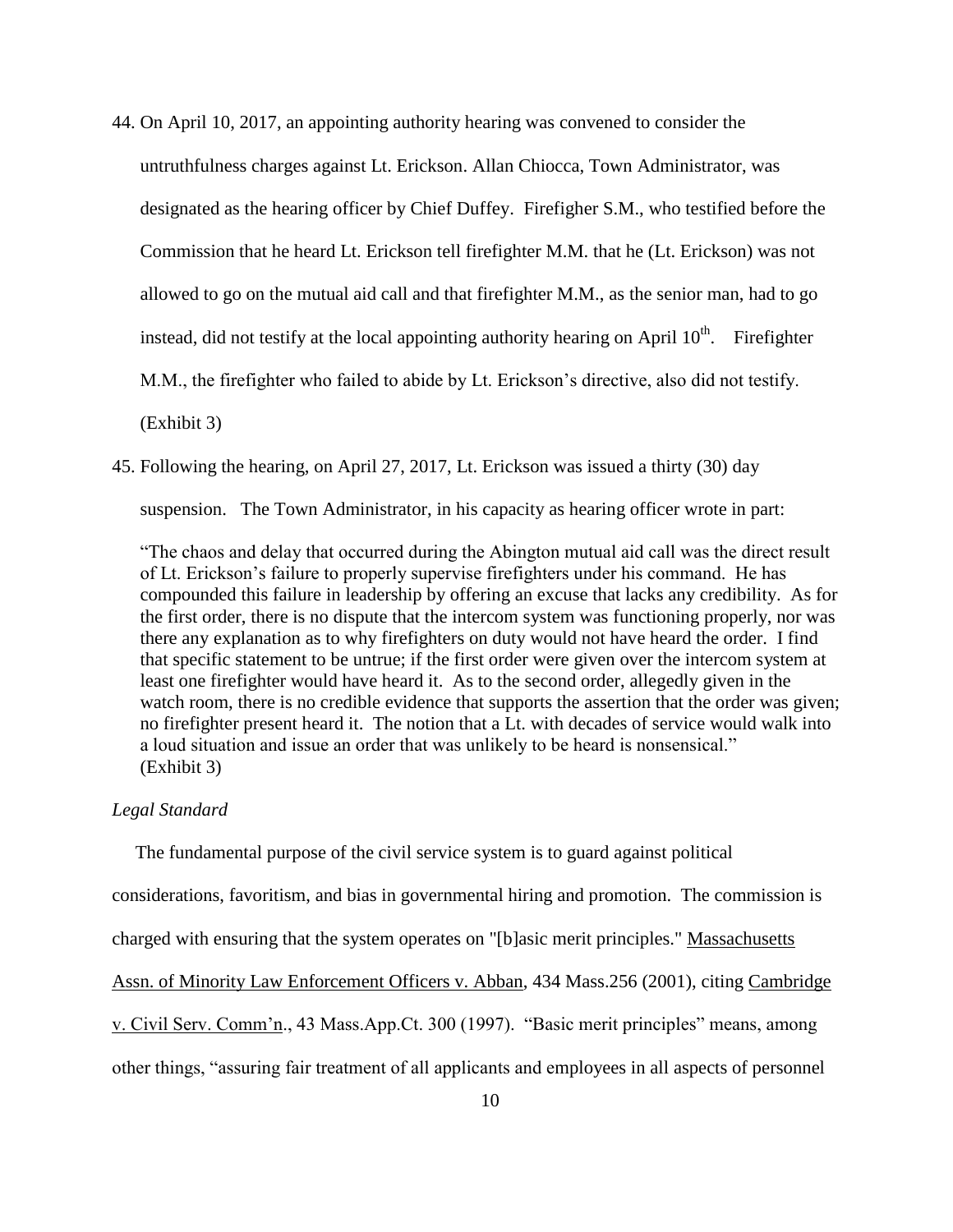administration" and protecting employees from "arbitrary and capricious actions." G.L. c. 31, section 1. Personnel decisions that are marked by political influences or objectives unrelated to merit standards or neutrally applied public policy represent appropriate occasions for the Civil Service Commission to act. Cambridge at 304.

 G.L. c. 31, § 43 provides: "If the commission by a preponderance of the evidence determines that there was just cause for an action taken against such person it shall affirm the action of the appointing authority, otherwise it shall reverse such action and the person concerned shall be returned to his position without loss of compensation or other rights; provided, however, if the employee by a preponderance of evidence, establishes that said action was based upon harmful error in the application of the appointing authority's procedure, an error of law, or upon any factor or conduct on the part of the employee not reasonably related to the fitness of the employee to perform in his position, said action shall not be sustained, and the person shall be returned to his position without loss of compensation or other rights. The commission may also modify any penalty imposed by the appointing authority."

 An action is "justified" if it is "done upon adequate reasons sufficiently supported by credible evidence, when weighed by an unprejudiced mind; guided by common sense and by correct rules of law;" Commissioners of Civil Service v. Municipal Ct. of Boston, 359 Mass. 211, 214 (1971); Cambridge v. Civil Service Comm'n, 43 Mass.App.Ct. 300, 304 (1997); Selectmen of Wakefield v. Judge of First Dist. Ct., 262 Mass. 477, 482 (1928). The Commission determines justification for discipline by inquiring, "whether the employee has been guilty of substantial misconduct which adversely affects the public interest by impairing the efficiency of public service;" School Comm. v. Civil Service Comm'n, 43 Mass.App.Ct. 486, 488 (1997); Murray v. Second Dist. Ct., 389 Mass. 508, 514 (1983).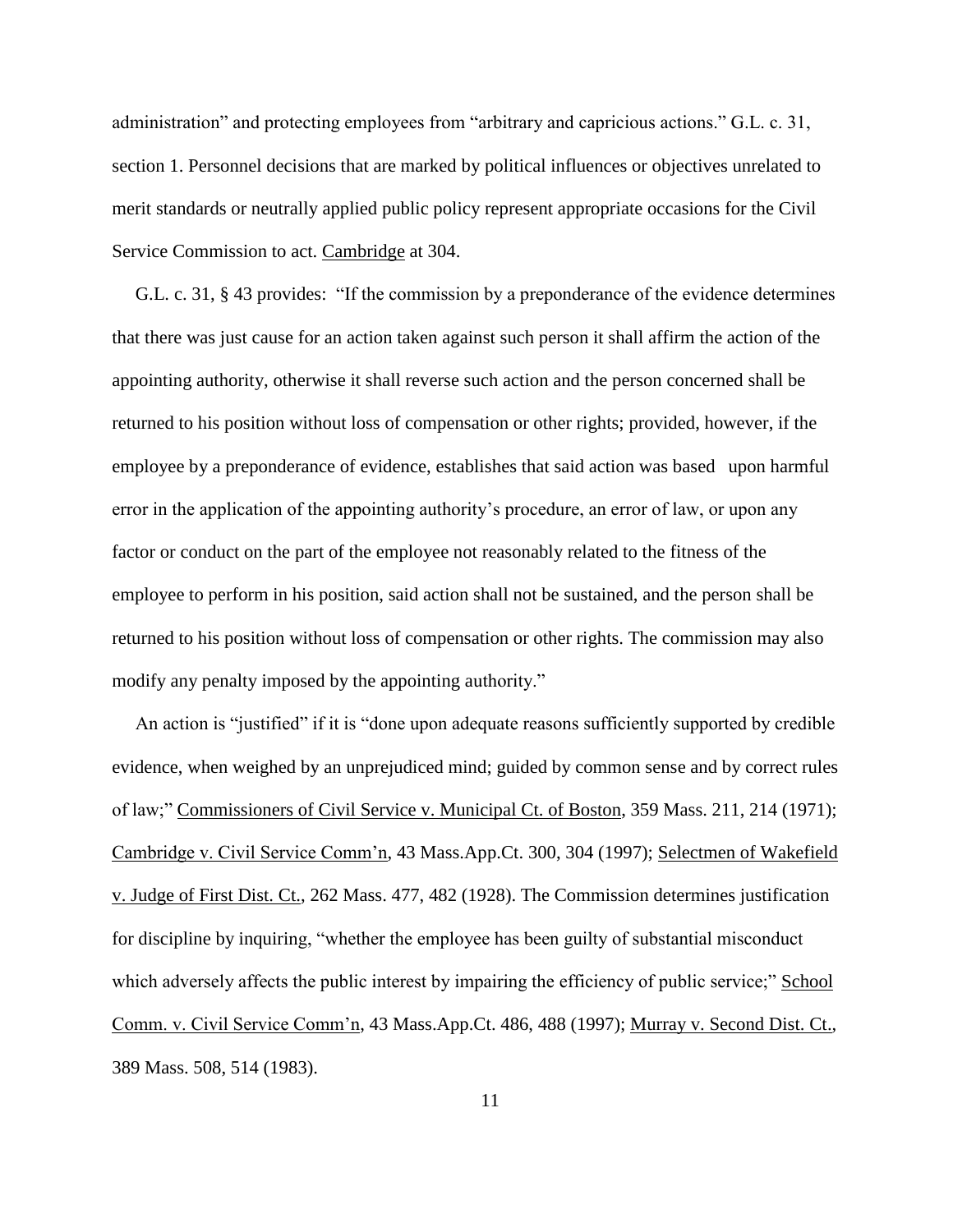The Appointing Authority's burden of proof by a preponderance of the evidence is satisfied "if it is made to appear more likely or probable in the sense that actual belief in its truth, derived from the evidence, exists in the mind or minds of the tribunal notwithstanding any doubts that may still linger there;" Tucker v. Pearlstein, 334 Mass. 33, 35-36 (1956).

 Under section 43, the Commission is required "to conduct a de novo hearing for the purpose of finding the facts anew;" Falmouth v. Civil Service Comm'n, 447 Mass. 814, 823 (2006) and cases cited. However, "[t]he commission's task.. .is not to be accomplished on a wholly blank slate. After making its de novo findings of fact, the commission does not act without regard to the previous decision of the [appointing authority], but rather decides whether 'there was reasonable justification for the action taken by the appointing authority in the circumstances found by the commission to have existed when the appointing authority made its decision'," which may include an adverse inference against a complainant who fails to testify at the hearing before the appointing authority; Falmouth v. Civil Service Comm'n, Id., quoting internally from Watertown v. Arria, 16 Mass.App.Ct. 331, 334 (1983) and cases cited.

## *Analysis*

 After receiving a call for mutual aid from the neighboring Town of Abington on November 2, 2016, Lt. Erickson, a veteran Rockland firefighter with over thirty (30) years of experience, and the officer in charge that day, told a subordinate firefighter that, according to a standing order issued by the Fire Chief, he (the subordinate firefighter) was to respond to the call. For approximately five (5) minutes, Rockland failed to respond to that mutual aid call because the firefighter failed to heed the direction of Lt. Erickson. Instead, that firefighter, now retired, whose son serves on the local Board of Selectmen, questioned Lt. Erickson's decision and sought the opinion of another firefighter who is the local union president. A shouting match ensued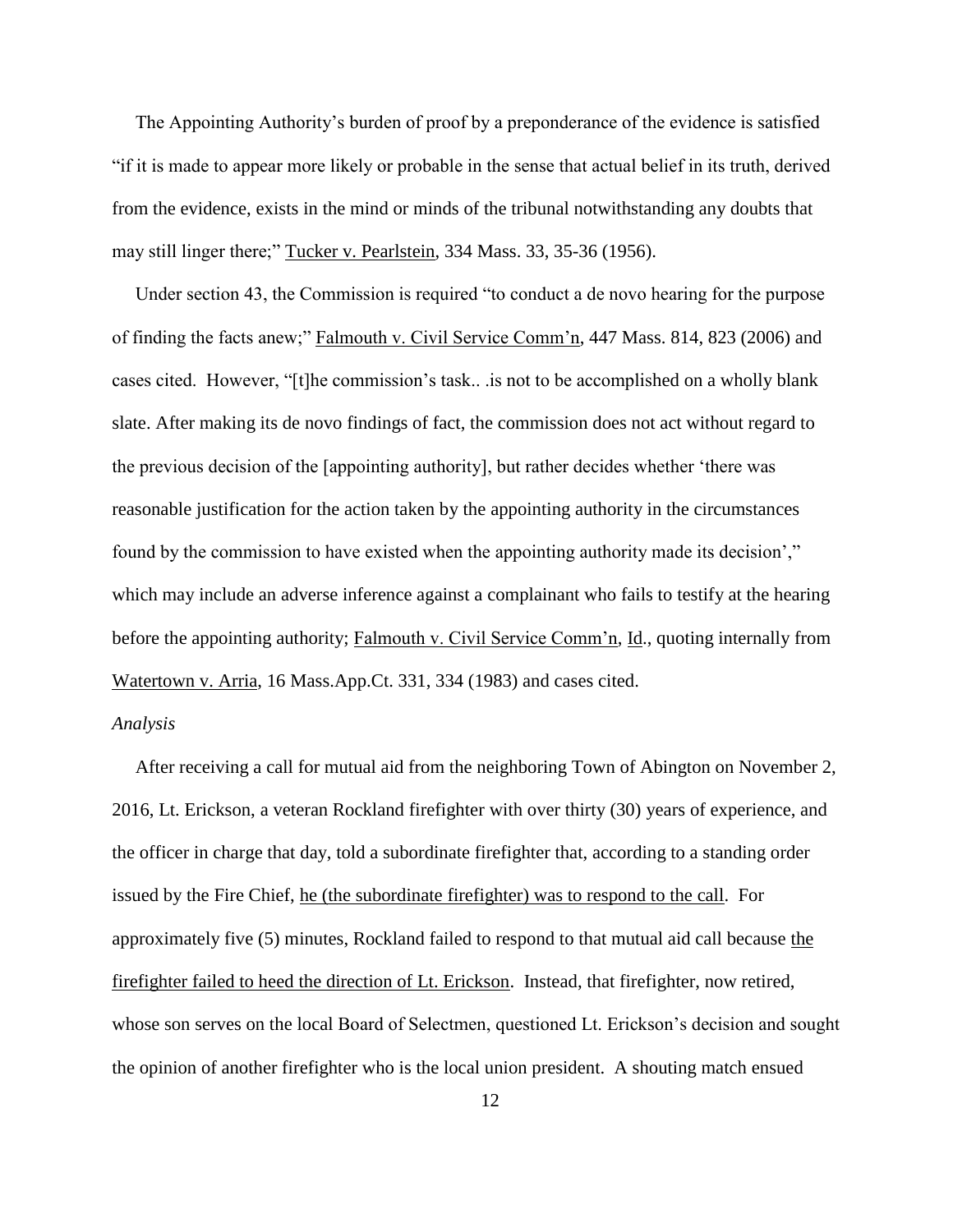between these two (2) firefighters which resulted in a call to the Fire Chief to settle the dispute, while the fire apparatus sat idle in the station. The picture of insubordination toward Lt. Erickson painted here is even more troubling considering that Lt. Erickson is the only minority firefighter in the Rockland Fire Department.

 The Fire Chief's response to this insubordination was to suspend Lt. Erickson for forty-eight (48) hours for lack of leadership while issuing no formal discipline against the insubordinate firefighter. Under similar circumstances, the Commission, in Kennedy v. City of Pittsfield, 22 MCSR 20 (2009), overturned the three (3)-day suspension of an acting police sergeant who was disciplined for events related to an argument with a subordinate police officer who failed to heed the direction of the acting sergeant, while the subordinate police officer received only a written warning.

 The upside-down nature of all this didn't end there. After Lt. Erickson served the forty-eight (48) hour suspension without filing an appeal, the Fire Chief initiated a second investigation of Lt. Erickson which resulted in the thirty (30)-day suspension that is the subject of this appeal. In his testimony before the Commission, the Town's Fire Chief stated that the second investigation was initiated after two individual firefighters approached him and accused Lt. Erickson of lying during his testimony at the local hearing related to the forty-eight (48)-hour suspension. Both of those firefighters, who were sequestered, testified before the Commission and offered testimony which directly contradicts the Fire Chief. Firefighter T.H. testified before the Commission that he had no memory of making such an allegation to the Fire Chief and that it would be inconceivable for him to do so as the Union President. The other firefighter cited by the Fire Chief testified before the Commission that he had no memory of hearing Lt. Erickson testify at the local hearing and he does not believe that he was even in the room when Lt. Erickson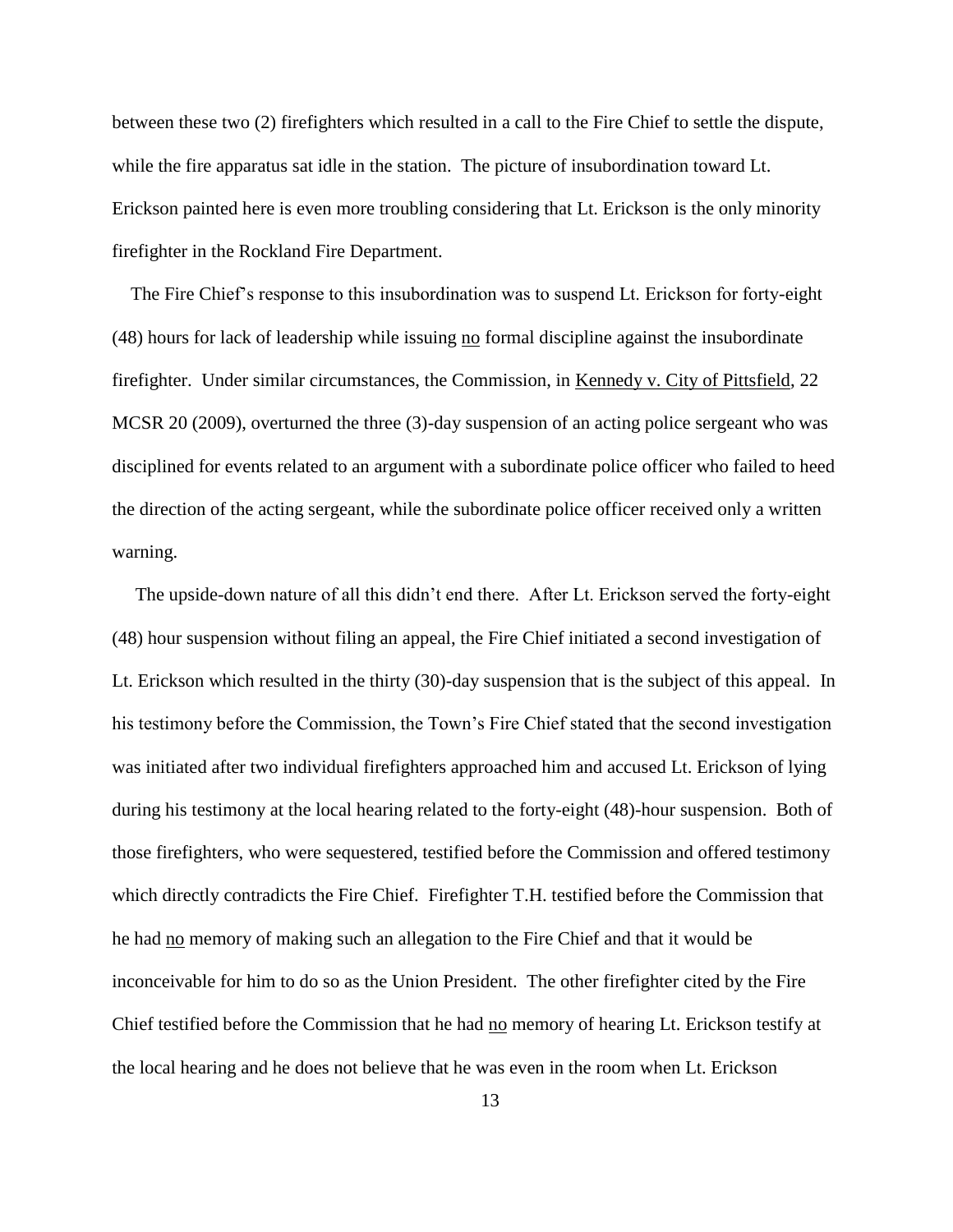testified. I credit the testimony of these two (2) firefighters. They did not make allegations of untruthfulness against Lt. Erickson to the Fire Chief and thus, this was not the basis of the Fire Chief's decision to initiate a second investigation against Lt. Erickson.

 The results of this second "investigation", the genesis of which now cannot be explained, relied heavily on the statements of other firefighters including: a) the insubordinate firefighter who was not disciplined and who wrote that he could "not recall" if Lt. Erickson issued him an order to go on the call that day; and b) another firefighter who was not in the watch room when Lt. Erickson issued his directive and who subsequently got into a shouting match with the insubordinate firefighter while the Department failed to immediately respond to the mutual aid call.

 At the local hearing, the three (3) firefighters that testified before the hearing officer (the Town Administrator) all stated that they were not in the watch room prior to the verbal argument between Firefighter M.M. and Firefighter T.H. As referenced in the findings, Lt. Erickson's directive to Firefighter M.M. occurred prior to the verbal argument between him and Firefighter T.H. Also, at the local hearing, the hearing officer did not hear from Firefighter S.M. or Firefighter M.M. As referenced in the findings, Firefighter S.M., who was in earshot of the conversation between Lt. Erickson and Firefighter M.M.in the watch room prior to their verbal confrontation, did testify before the Commission and stated that Lt. Erickson told firefighter M.M. that he (Lt. Erickson) was not allowed to go on the mutual aid call and that firefighter M.M., as the senior man, had to go instead. Further, Firefighter T.H. testified at the local hearing that, even if the directive from Lt. Erickson occurred after that, he would not have heard it over the yelling between him and Firefighter M.M. For these reasons, my findings here differ significantly from the Town as I have found that Lt. Erickson did issue a directive to Firefighter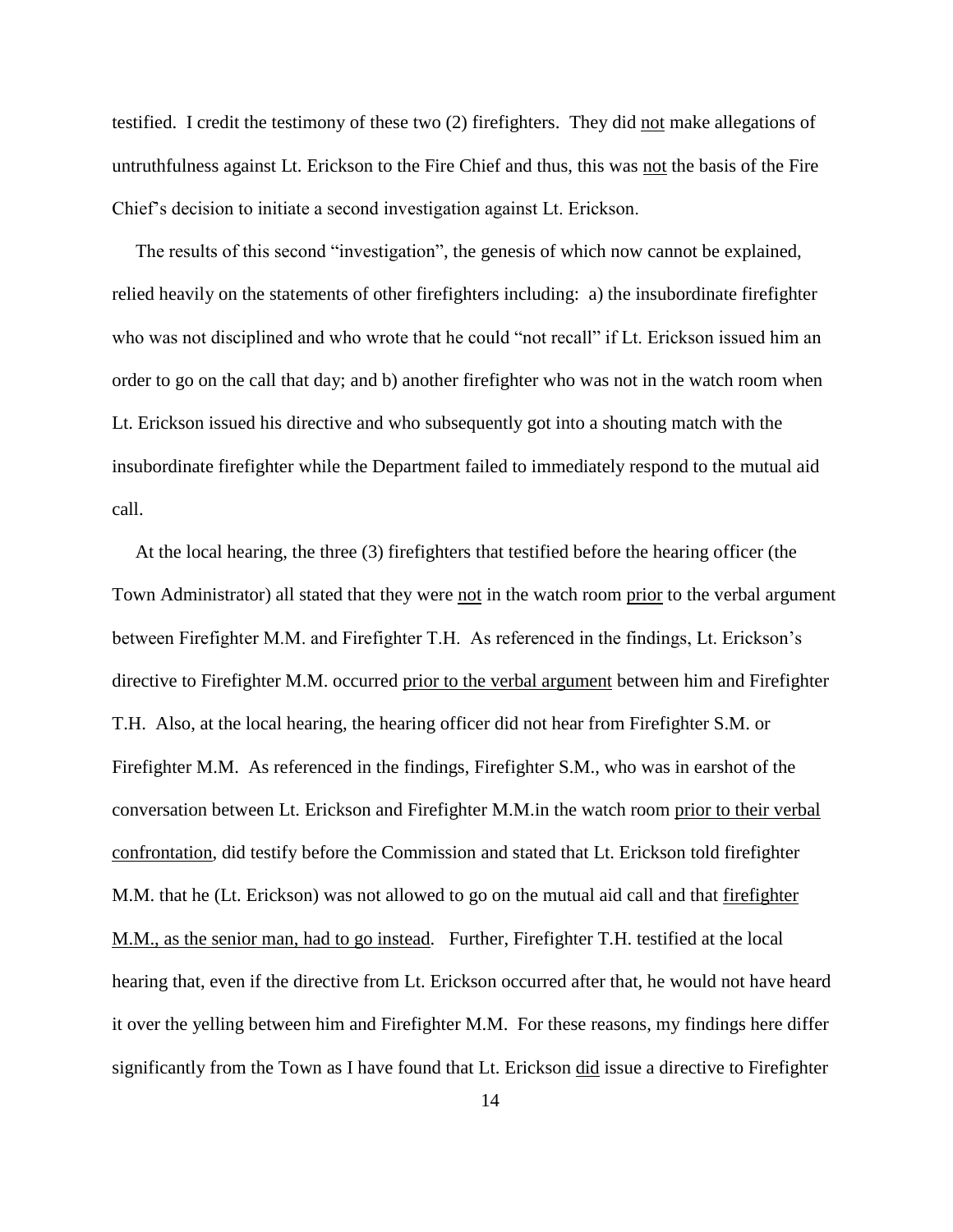M.M., directing him to respond to the mutual aid call in Abington. Put another way, it was Firefighter M.M. who was arguably not credible when he wrote, as part of an internal investigation, that he could "not recall" whether he received an order from Lt. Erickson to respond to the call. He did. Yet, the Department took no action against Firefighter M.M. and chose to pursue what appears to be an unprecedented second investigation for allegedly untruthful statements made by Lt. Erickson during the local appointing authority hearing in which he was defending himself against the already eyebrow-raising charges related to "lack of leadership" that day.

 The Town Administrator also found that Lt. Erickson was untruthful when he stated that he gave an initial order over the fire station's intercom that day. Lt. Erickson testified before the Commission that he did give such an order over the intercom and the other firefighters testified before the Commission that they did not recall hearing any such order over the intercom. This is a (much) closer call, but, ultimately, I credit the testimony of Lt. Erickson in this regard. His testimony that he gave such an order is logical, considering that it is undisputed that Firefighter M.M., after Lt. Erickson says he gave the order over the intercom, came to the watch room to question whether he indeed had to go on the call.

 In summary, the crux of the Department's case here is that Lt. Erickson lied by stating that he gave orders that day, over the intercom and face-to-face, stating that Firefighter M.M. was to respond to the mutual aid call. Based on all of the information presented at the de novo hearing before the Commission, I have concluded that Lt. Erickson did give such orders.

 Finally, the Commission is charged with ensuring the "equitable treatment of similarly situated individuals." Police Comm'r of Boston v. Civ. Serv. Comm'n, 39 Mass.App.Ct. 594, 600 (1996). In promoting these principles, the commission cannot detach itself from the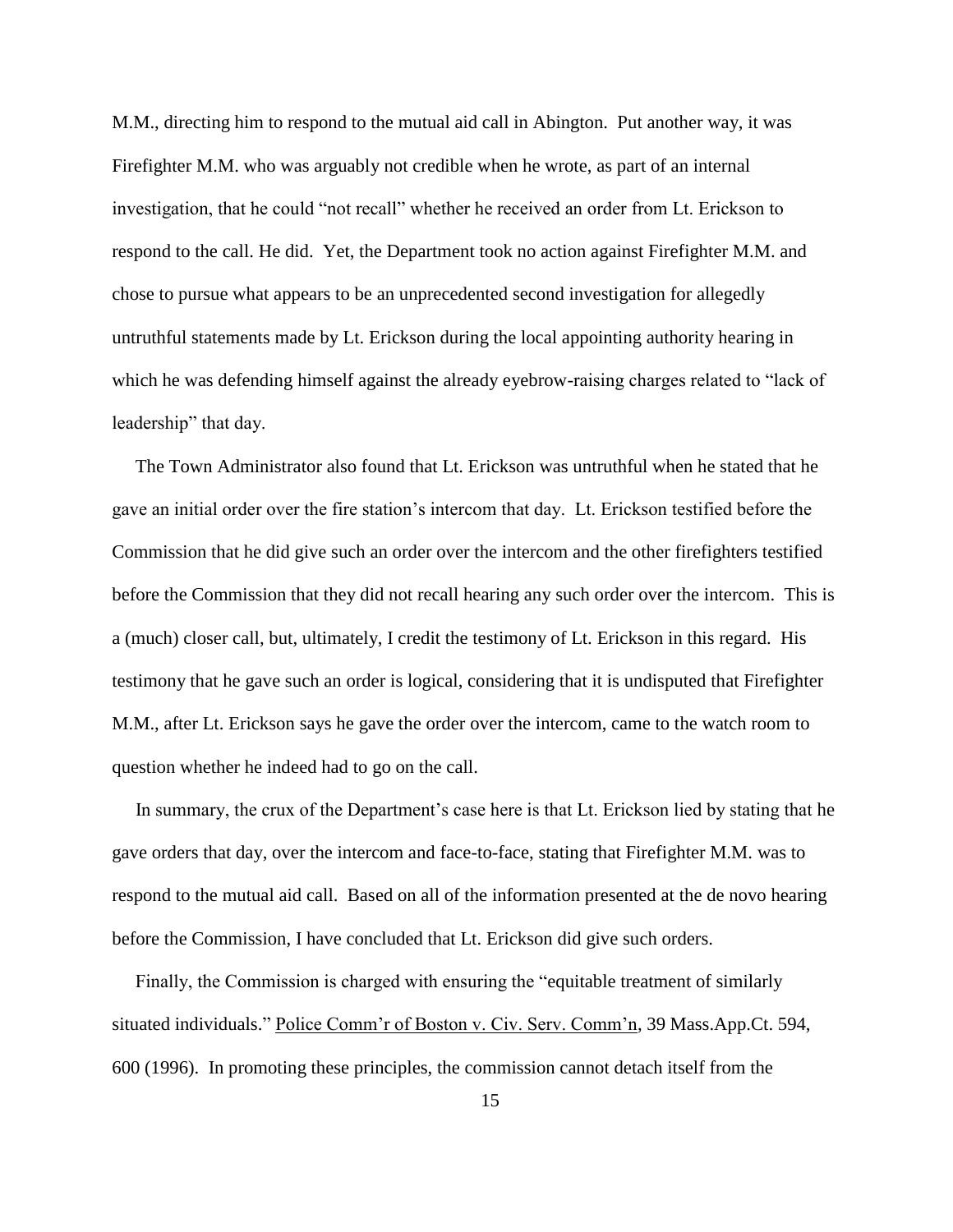underlying purpose of the civil service system— 'to guard against political considerations, favoritism and bias in governmental employment decisions." Id. (citations omitted).

 To me, this case is a stark and troubling example of disparate treatment. A firefighter whose son sits on the Board of Selectmen and served with the Fire Chief on the Fire Station Building Committee faced no formal discipline for: a) engaging in insubordination; and b) providing what appear to be less than credible responses during an internal investigation.<sup>6</sup> On the other hand, Lt. Erickson, the only minority firefighter in the Rockland Fire Department, who recently exercised his right to request an investigation regarding whether certain firefighters were complying with a civil service requirement related to place of residence, was investigated and disciplined (twice) for issues related to the same incident.

For all of the above reasons, Lt. Erickson's appeal is hereby *allowed*; his thirty (30)-day

suspension is overturned; and the Department shall restore all compensation or other rights to Lt.

Erickson related to this thirty (30)-day suspension.<sup>7</sup>

Civil Service Commission

*/s/ Christopher Bowman* Christopher C. Bowman Chairman

 $\overline{a}$ 

By a vote of the Civil Service Commission (Bowman, Chairman; Camuso, Ittleman, Stein and Tivnan, Commissioners) on March 29, 2018.

Either party may file a motion for reconsideration within ten days of the receipt of this Commission order or decision. Under the pertinent provisions of the Code of Mass. Regulations, 801 CMR 1.01(7)(1), the motion must identify a clerical or mechanical error in this order or decision or a significant factor the Agency or the Presiding Officer may have overlooked in deciding the case. A motion for reconsideration does not toll the statutorily prescribed thirty-day time limit for seeking judicial review of this Commission order or decision.

 $6$  To ensure uniformity, the Town must also now decide how to respond to the starkly conflicting testimony before the Commission between the Fire Chief and two (2) firefighters regarding whether, as stated by the Fire Chief, they accused Lt. Erickson of being untruthful during the local hearing.

<sup>&</sup>lt;sup>7</sup> Subsequent to this suspension, the Department terminated Lt. Erickson for other reasons. Lt. Erickson appealed that decision to the Commission. The appeal was heard by Commissioner Ittleman and is still pending before the Commission.